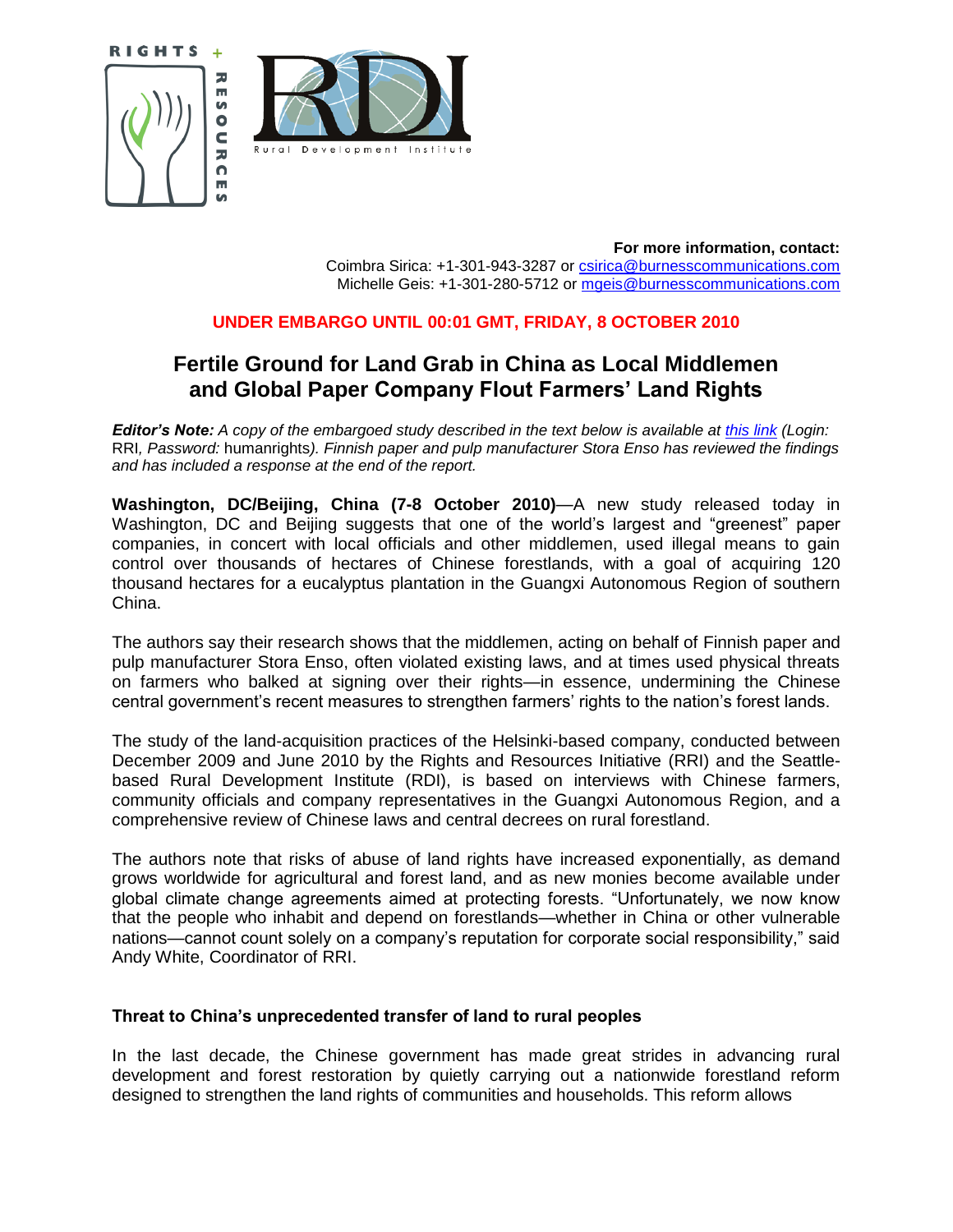households to transfer their land rights to others, including outside investors, as long as the process is voluntary and no one involved has a conflict-of-interest.

Arguably the largest in modern history, the recent reforms by the Government of the People"s Republic of China cover more than 100 million hectares of forest land and affect 400 million people. "It is unconscionable that these important and historic measures, which were designed to give farmers secure rights to their forest lands, have been so abused," said Li Ping, study coauthor, and attorney for RDI.

The experience of the farmers of Hepu County in the Guangxi Autonomous Region, as recorded in the study, suggests that booming global demand for agriculture, forest products and bioenergy may well endanger the success of the Chinese government"s unprecedented and revolutionary forest land reforms.

"This is a wakeup call," said Ujjwal Pradhan, Regional Coordinator of the Southeast Asia Program of the World Agroforestry Centre (ICRAF). "Companies and their investors need to proactively investigate land rights and ongoing land-related conflicts. They cannot assume that local rights and interests are being protected, or that the laws are being followed, just because local governments are involved. Standards of corporate social responsibility need to be strengthened when it comes to land."

The study notes that, with a few exceptions, almost all the land acquired by Stora Enso in Hepu was collectively owned. However, Ping said, some of the land already had been allocated to individual households, and that was prior to the acquisitions by Stora Enso. He added that the law also prohibits transfers of collective land that has not yet been allocated to individual households.

China"s 2002 rural land law requires that once an individual farmer household obtains the right to use collectively-owned land, all subsequent transfer contracts must be signed by a representative of that household. But most of the farmers interviewed in the affected communities said they had not been consulted about the transactions that transferred forestlands to Stora Enso.

"And many of those who agreed to a transfer of land felt pressured to do so by local political leaders—in some cases under duress and in response to threats of physical violence," Ping said.

Marcus Colchester, Director of the Forest Peoples Programme noted that Stora Enso has a better reputation than most paper companies, and has received awards repeatedly for ethical business practices.

"To avoid the destruction of natural forests, Stora Enso insists on establishing plantations before starting up local manufacturing operations and strives to uphold better social and environmental standards than most," Colchester said. "Yet their approach in this case is very disappointing, particularly as these problems were identified in early 2006."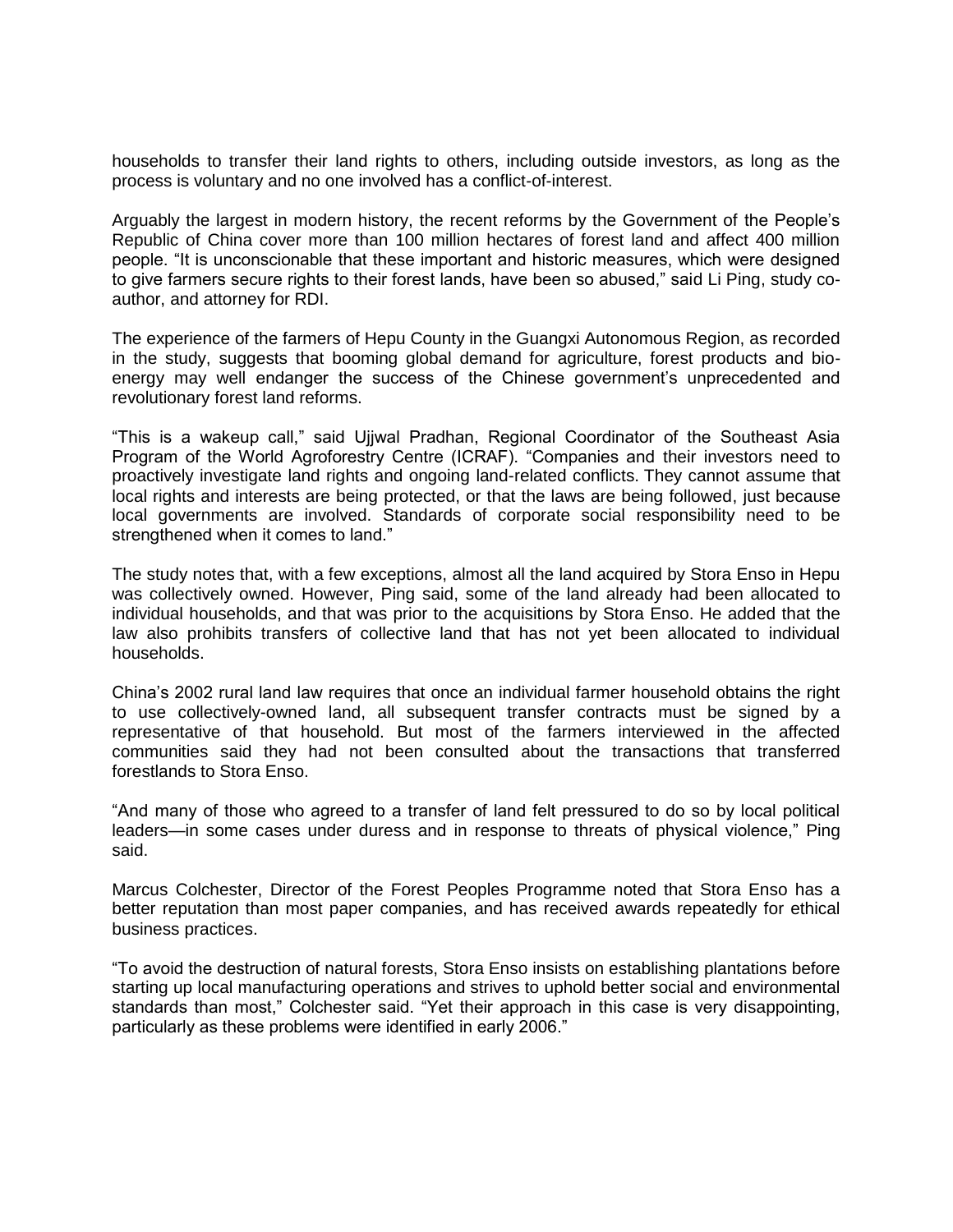#### **Stora Enso slow to respond to news of irregularities**

Colchester noted that Stora Enso had hosted an international meeting in April of that year where RDI and RRI staff informed Stora Enso management of the legal irregularities in their land acquisitions.

In September 2006, researchers with RRI and RDI conducted a field study of the plantations in Hepu County, and reported that the company had not yet changed its purchasing practices. The new study was commissioned in 2009, when farmers" protests against the Stora Enso land acquisitions in Hepu ended in violence.

Ping said he and his fellow researchers had sought to interview Stora officials for the new study, but, aside from one short conversation with a manager in late December 2009, they were unable to obtain further information from the company.

According to documents reviewed by the authors, Stora Enso intends eventually to acquire a total of 1.8 million mu (120 thousand hectares) of land in five counties in Guangxi. The company also plans to develop a pulp, paper, and board mill in southern Guangxi, investing a total in the region of €1.8 billion, which includes the land.

Stora Enso began the plantation operation in the region in 2002, according to the Stora Enso official interviewed briefly by the authors. The official told the authors that by the end of 2009, Stora Enso had gained control over 22 thousand hectares of forestland in Hepu County, the site of the violent conflicts in 2009 and the focus of this study.

#### **Reliance on local government, rather than local market for land purchases**

The Stora Enso official reported that in Hepu County, 70% of the transactions were conducted through the local government company—created for the sole purpose of acquiring land for Stora Enso—and 20% through multiple middlemen. The remaining 10% of the transactions were carried out directly between Stora Enso and the administrative entities of local collectives.

The study particularly criticizes Stora Enso"s agreement to use a local government company to acquire the land, because Chinese laws require rural land transfers be conducted between the individual transferring the land and the purchaser through a negotiation that is free of duress.

"To acquire land legally and in a socially-responsibly fashion, Stora Enso should have negotiated with farmers and collectives, and paid a market rent determined under the "willingbuyer-willing-seller" approach," said Ping. "Local officials had promised high targets for land acquisition in order to lure Stora Enso's investment to the region, so the company should have foreseen that coercion might be used to help them acquire the land they needed."

#### **Farmers depend on forestlands for livelihood**

Hepu, the county that is now home to many of Stora Enso's eucalyptus plantations, is an agricultural region where over 97% of its forestland is collectively owned and nearly 80% of its population relies primarily on the land for its livelihood. Forestland, especially wasteland that has been planted and developed into forests by farmers, plays an instrumental role in supplementing the income of local farming communities.